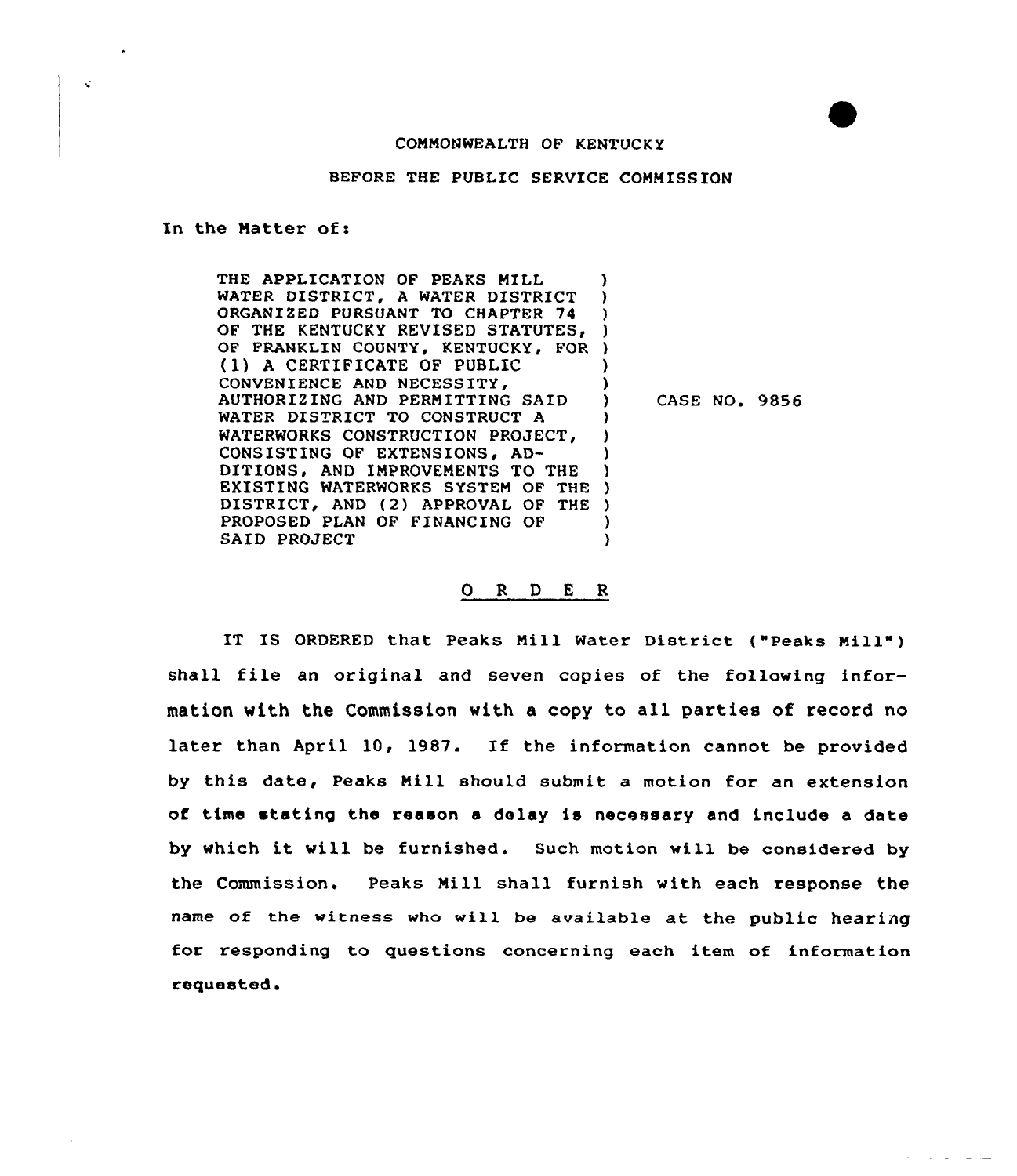1. Peaks Nill filed computer hydraulic analyses for the existing water distribution system with its application. These analyses only depicted a "tank full — pump on — FNHA demand" scenario. Unfortunately, these analyses did not depict the "on-off" operation of the existing pump, the "empty-fill" cycles of the existing tank and did not utilize actual customer demands. Based on this, provide hydraulic analyses, supported by computations and actual field measurements, of typical operational sequences of the existing water distribution system. These hydraulic analyses should demonstrate the operation of all pump stations and the "empty-fill" cycle of all water storage tanks. Computations are to be documented by a labeled schematic map of the system that shows pipeline sizes, lengths, connections, pumps, water storage tanks, wells, and sea level elevations of key points, as well as allocations of actual customer demands. Flows used in the analyses shall be identified as to whether they are based on average instantaneous flows, peak instantaneous flows, or any combination or variation thereof. The flows used in the analyses shall be documented by actual field measurements and customer use records. Justify fully any assumptions used in the analyses. (Note — these analyses should use the same schematic as the analyses of the proposed water distribution system to facilitate comparison).

2. Provide a summary of any operational deficiencies of the existing water system that are indicated by the hydraulic analyses or that are known from experience.

 $-2-$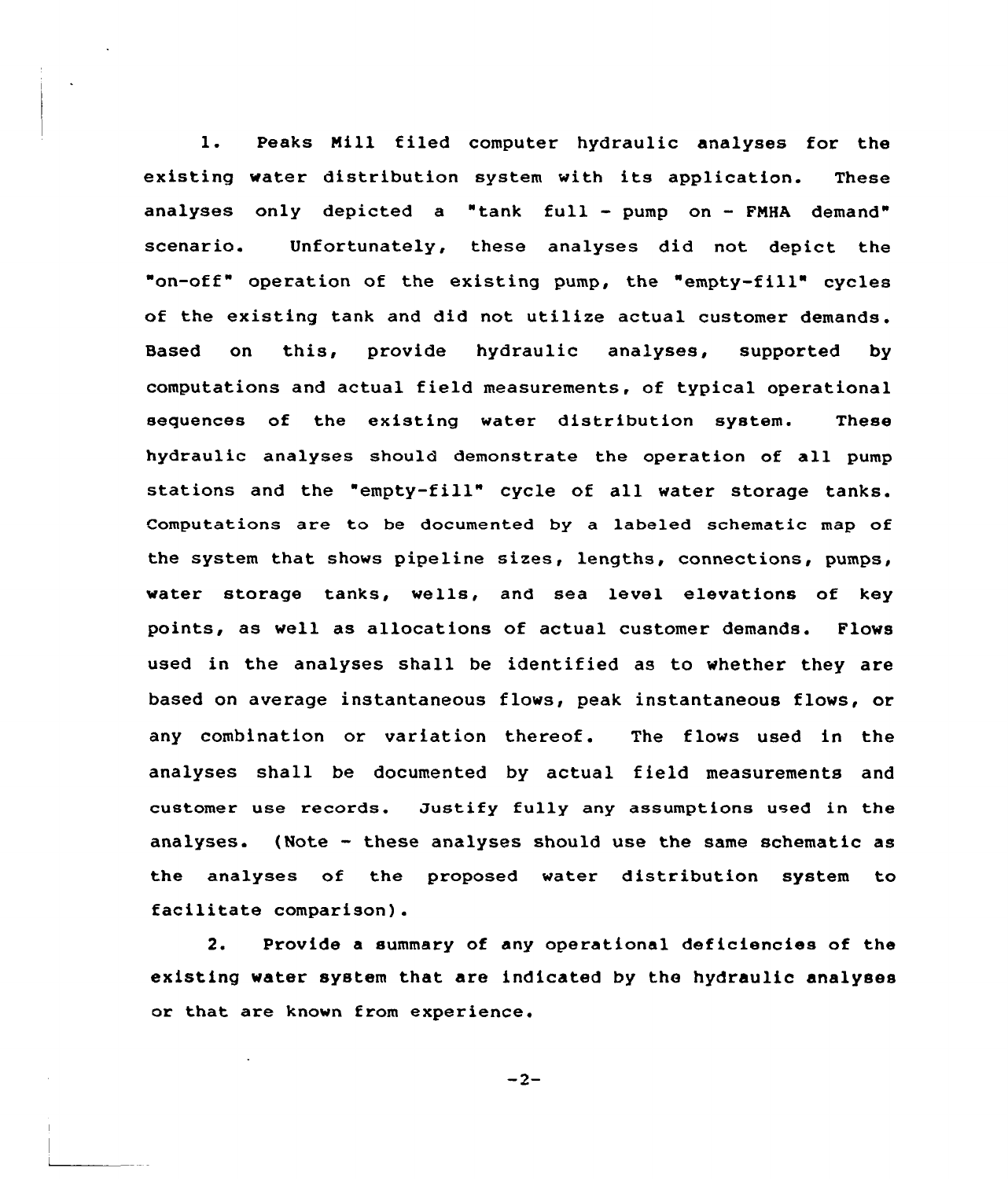3. Peaks Mill also filed computer hydraulic analyses for the proposed water distribution system with its application. Unfortunately these analyses did not depict the "on-off" operation of the existing pump, the "empty-fill" cycles of the existing or proposed tanks, etc. En addition the overflow elevation for the proposed tank was input as 855 feet Above Sea Level ("ASL") instead of 892 feet ASL as shown on the plans. Based on this, provide hydraulic analyses, supported by computations and actual field measurements, of typical operational sequences of the proposed water distribution system. These hydraulic analyses should demonstrate the operation of all pump stations and the "empty-fill" cycle of all water storage tanks. Computations are to be documented by a labeled schematic map of the system that shows pipeline sizes, lengths, connections, pumps, water storage tanks, wells, and sea level elevations of key points, as well as allocations of actual customer demands. Flows used in the analyses shall be identified as to whether they are based on average instantaneous flows, peak instantaneous flows, or any Combination or variation thereof. The flows used in the analyses shall be documented by actual field measurements and customer use records. Justify fully any assumptions used in the analyses. {Note — these analyses should use the same schematic as the analyses of the existing water distribution system to facilitate comparison).

4. In order to obtain realistic results when utilizing computer hydraulic analyses to predict a water distribution system's performance, engineering references stress the importance of cali-

 $-3-$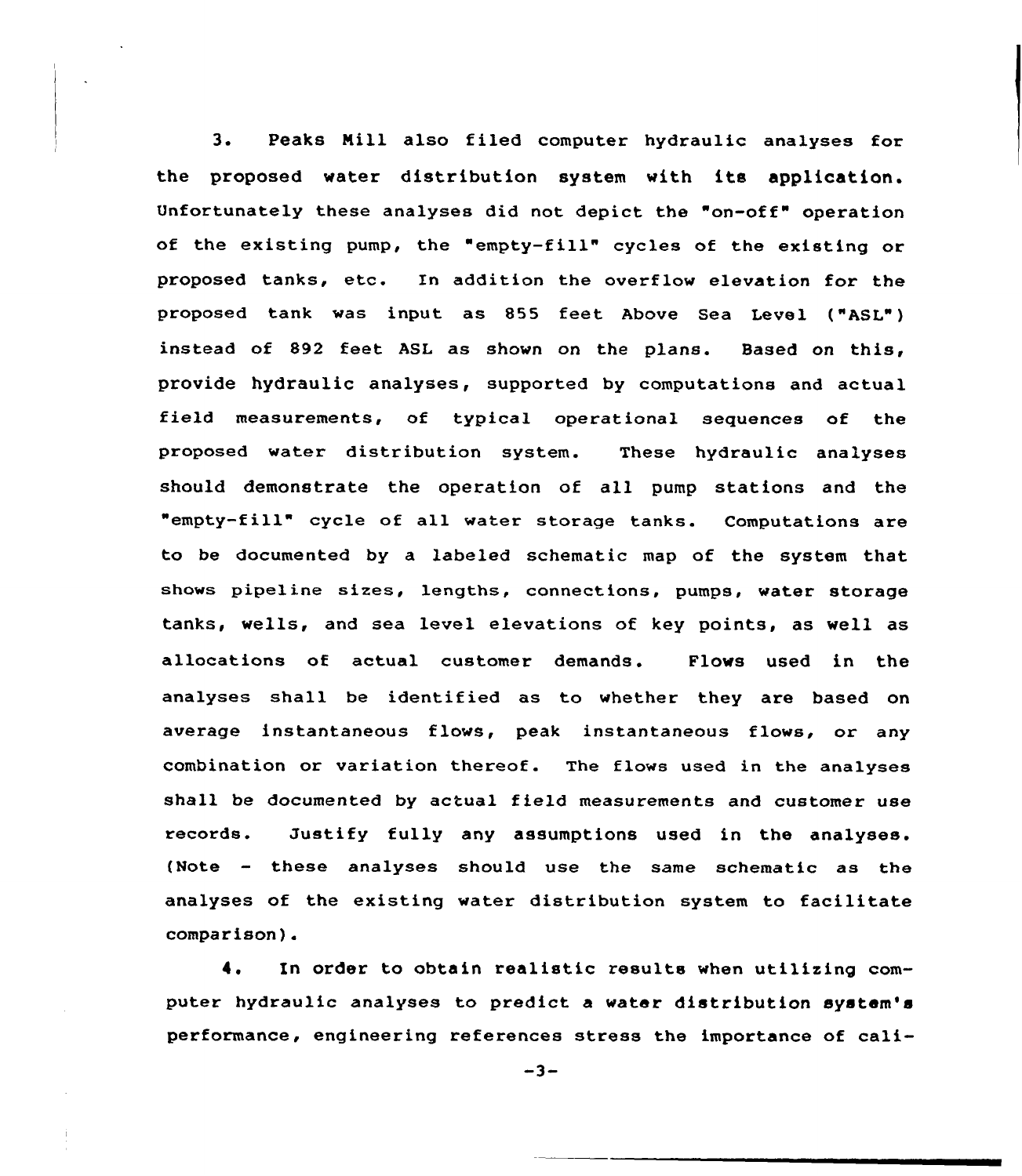brating the results predicted to actual hydraulic conditions. This calibration process should include matching field measurements to the results predicted by the computer over a wide range of actual operating conditions. As a minimum this should include average and maximum water consumption periods, as well as "fire flow" or very high demand periods.

Based on the above, explain the procedures used to verify the computer hydraulic analyses filed in this case. This explanation should be documented by field measurements, hydraulic calculations, etc.

5. Provide <sup>a</sup> pressure recording chart showing the actual 24-hour continuously measured pressure available at the locations listed below on Peaks Nill's system. Identify the 24-hour period recorded, the exact location of the pressure recorder and the sea level elevation of the recorder. Also state the schematic junction number nearest the location of the pressure recorder.

a. Water line on the Peaks Nill's water system at or near the connection point to the Frankfort water system.

b. The water storage tank in the vicinity of junction 9.

site. c. Water line in the vicinity of the proposed tank

d. Water line in the vicinity of junction 13.

e. Water line in the vicinity of junction 30.

f. On the suction and discharge sides of the pump in line 5.

-4.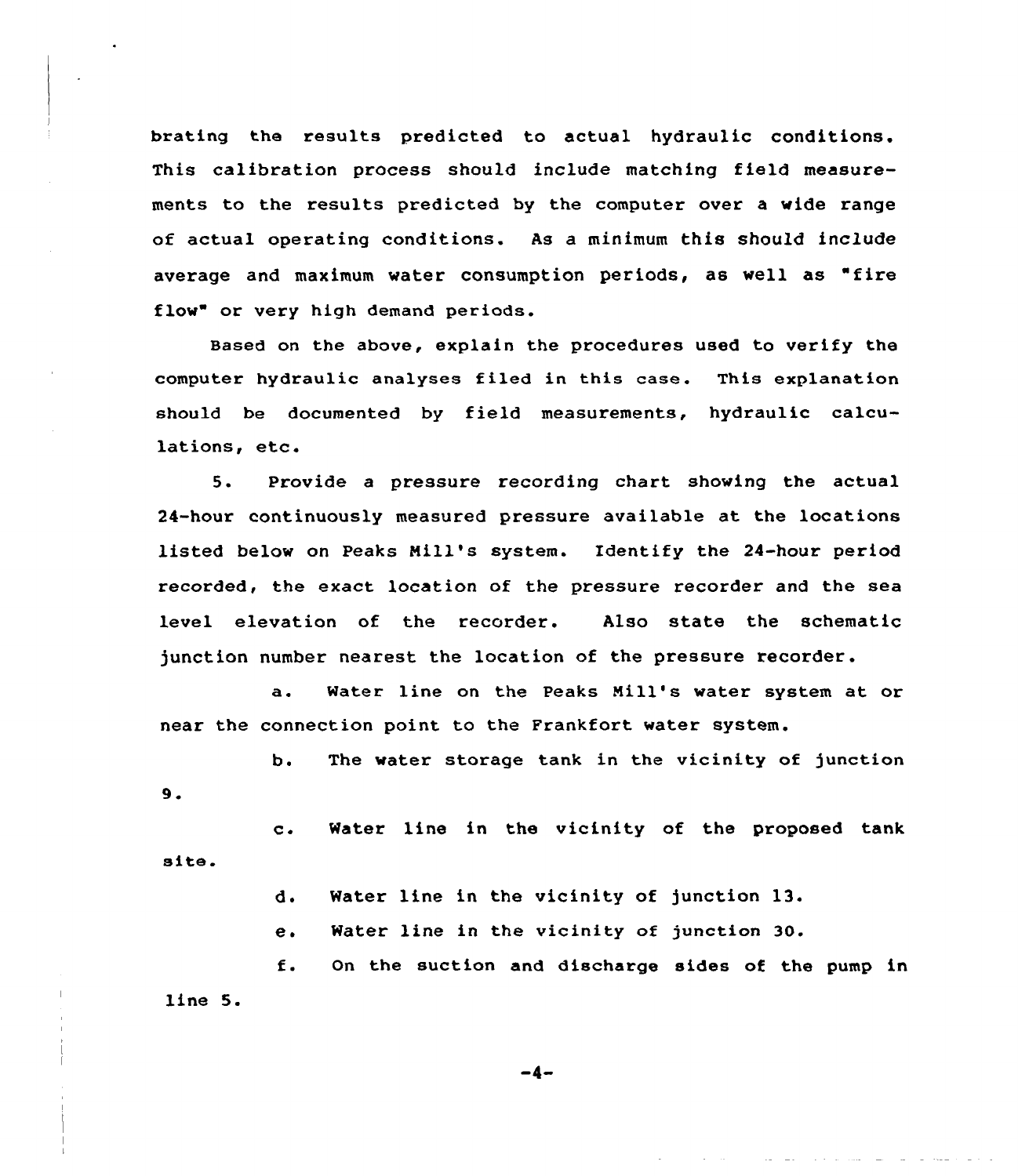6. Provide <sup>a</sup> list of each of Peaks Mill's vater storage tanks. Give the location, capacity, and overflow elevation of each tank. Explain hov water is supplied to each tank.

7. Provide <sup>a</sup> list of each of Peaks Nill's existing pump stations. Give the location, number of pumps and their rated capacities, and the purpose of each pump station. Explain hov the operation of each pump station is controlled. Provide a copy of the pump manufacturer's characteristics (head/capacity) curve for each of Peaks Mill's existing pumps. Identify each curve as to the particular pump and pump station to which it applies. Also state if pump is in use and if pump will remain in use, vill be abandoned or vill be replaced.

8. Provide the criteria used in determining the location, size, overflow elevation and head range for the proposed water storage tank.

9. Provide <sup>a</sup> narrative description of the proposed daily operational sequences of the water system. Documentation should include the methods and mechanisms proposed to provide positive control of all storage tank water levels. The description should also include an hourly summary of how all tanks will "work" (expected inflow or outflow of water) and how all pumps vill function. The description should be fully supported by appropriate field measurements and hydraulic calculations.

10. The computer hydraulic analyses filed in this case for both the existing and proposed water distribution system depict the existing pump station "operating out of range." This would indicate that this pump is unable to satisfy the system's

 $-5-$